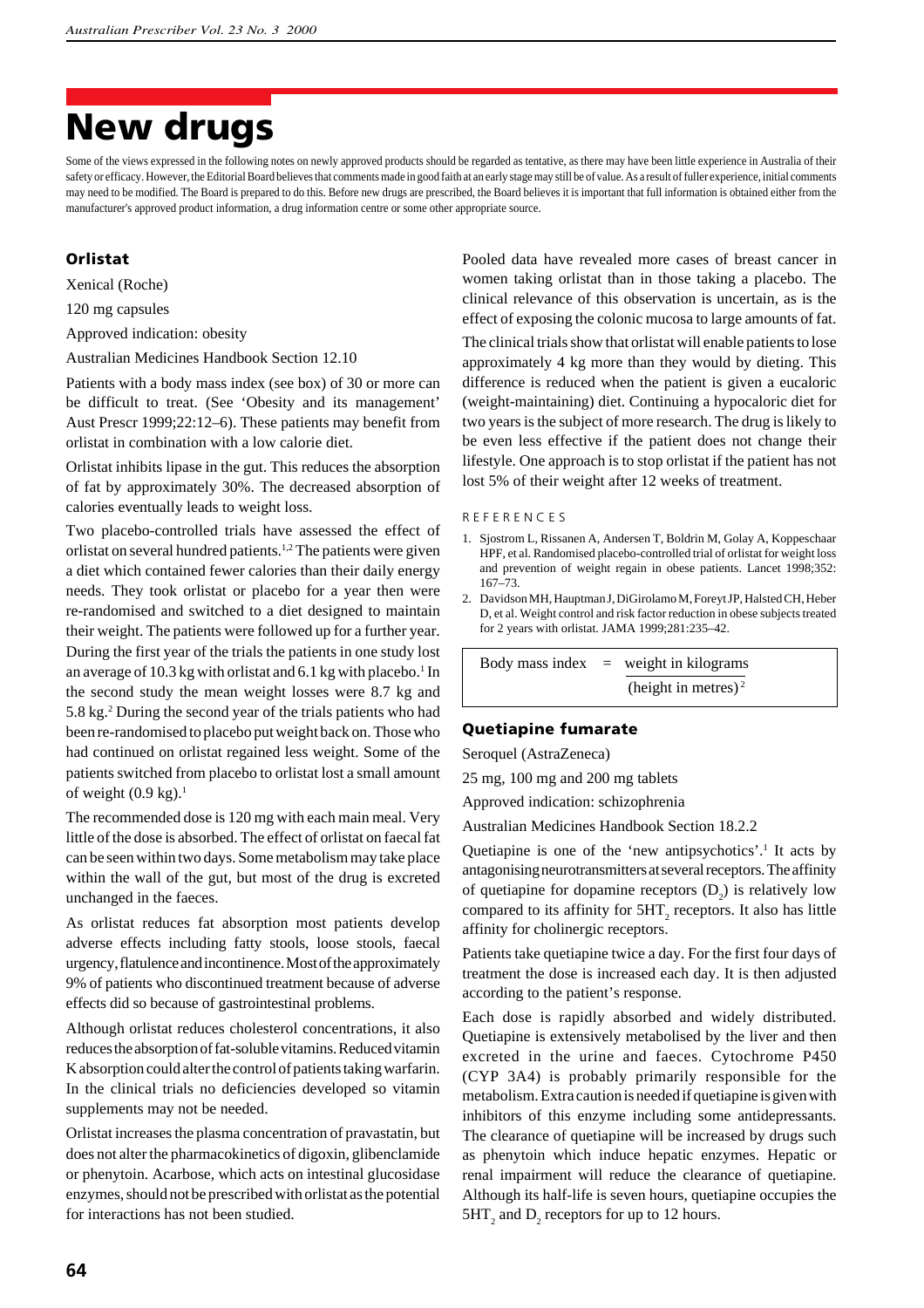Quetiapine can cause postural hypotension so it should be used with caution in patients with cardiovascular disease. Other common adverse effects are somnolence, dry mouth, constipation, dizziness and altered liver function. Quetiapine may mildly prolong the  $\text{QT}_{\text{c}}$  interval so caution is needed if it is prescribed with other drugs which have this effect. In the USA patients are advised to have their eyes checked every six months because cataracts developed in some animal studies. This precaution is not included in the Australian product information.

Short-term studies have found quetiapine to be as effective as chlorpromazine and haloperidol, but it has a lower incidence of dystonia. In a comparison with risperidone, quetiapine was effective for the treatment of exacerbations of schizophrenia. Approximately 33% of the patients taking quetiapine and 38% of those taking risperidone had at least a 40% reduction in their positive and negative symptom scores. The long-term effectiveness of quetiapine requires further study.

A Cochrane review has found that quetiapine causes no more extrapyramidal effects than placebo and may be more effective. However, the review concludes that more studies are needed before quetiapine can be recommended. Many of the studies in the review had high dropout rates (48–61%) which make the results difficult to interpret.2

#### R E F E R E N C E S

- 1. McGrath J, White P. New antipsychotic medications. Aust Prescr 1999;22:81–3.
- 2. Srisurapanont M, Disayavanish C, Taimkaew K. Quetiapine for schizophrenia (Cochrane Review). In: The Cochrane Library, Issue 3, 1999. Oxford: Update software.

#### **Quinupristin/dalfopristin**

Synercid IV (Rhone-Poulenc Rorer)

vials containing 500 mg for reconstitution

Approved indication: specified infections

Australian Medicines Handbook Section 5.1.13

Overuse of antibiotics has contributed to the development of resistant organisms. There is an urgent need for new treatments for the vancomycin-resistant enterococci which have recently emerged. The streptogramin antibiotics may have a role.

Quinupristin and dalfopristin are derived from the pristinamycins. The combination of the two drugs acts synergistically to inhibit bacterial protein synthesis. This makes the combination bactericidal. It is mainly effective against Gram-positive aerobic bacteria.

After infusion over an hour the combination is rapidly metabolised. These metabolites contribute to the antimicrobial actions. Most of the combination and its metabolites are excreted in the faeces.

Although many bacteria are susceptible to quinupristin and dalfopristin, the combination should be reserved for the treatment of vancomycin-resistant *Enterococcus faecium* and methicillin-resistant *Staphylococcus aureus* (MRSA). As the combination often has to be used in an emergency where no other treatment is available, the efficacy of the combination is difficult to evaluate. In one case control study the mortality was lower in the control group, but fewer patients given the combination died as a result of vancomycin-resistant infection.1 In general, treatment of infections due to MRSA will have a higher success rate.

Approximately 11% of patients have to discontinue treatment because of reactions at the infusion site. They commonly experience pain, inflammation and oedema. To try to reduce these reactions the intravenous line should be flushed with 5% glucose. Flushing with heparin or saline is not recommended as the quinupristin/dalfopristin combination is incompatible with saline.

Systemic adverse reactions caused 6% of patients to stop treatment. These reactions include arthralgia, myalgia, nausea, vomiting and rashes. Liver function may also be affected.

The quinupristin/dalfopristin combination inhibits the enzyme cytochrome CYP 3A4. It can therefore inhibit the metabolism of drugs such as midazolam and nifedipine.

While this new product may help some patients with severe infections, it is important not to overlook the basic principles of management. For example, surgical debridement and the removal of infected devices such as catheters may be essential for successful treatment.2

#### R E F E R E N C E S

- 1. Linden PK, Pasculle AW, McDevitt D, Kramer DJ. Effect of quinupristin/ dalfopristin on the outcome of vancomycin-resistant *Enterococcus faecium* bacteraemia: comparison with a control cohort. J Antimicrob Chemother 1997;39 Suppl A:145–51.
- 2. Lai KK. Treatment of vancomycin-resistant *Enterococcus faecium* infections. Arch Intern Med 1996;156:2579–84.

#### **Tamsulosin hydrochloride**

Flomax (CSL)

400 microgram modified-release capsules

Approved indication: benign prostatic hypertrophy

Australian Medicines Handbook Section 13.2.1

Alpha<sub>1</sub> adrenoceptor antagonists, such as prazosin and terazosin, can be used to treat the symptoms of benign prostatic hypertrophy.<sup>1</sup> They act by reducing smooth muscle tone in the prostate and bladder neck. Tamsulosin acts in the same way, but is claimed to be more selective for the alpha<sub>1</sub> adrenoceptors in the prostate.

The once-daily dose is absorbed slowly. Although food reduces the bioavailability, it is recommended that the dose is taken 30 minutes after breakfast. Most of the drug is metabolised by the liver and the metabolites are excreted in the urine.

In placebo-controlled trials tamsulosin improved the maximum urine flow rates. A comparison of tamsulosin with alfuzosin (a non-selective alpha $_1$  adrenoceptor antagonist), found that both drugs increased maximum flow rate by 1.6 mL/second.2 Similar results were seen in a comparison with terazosin.3

Blocking the alpha<sub>1</sub> adrenoceptors reduces the blood pressure, but hypotension is not a frequent problem with tamsulosin. Symptoms, such as dizziness, suggestive of low blood pressure occurred in 9.2% of the tamsulosin group and 10.5% of the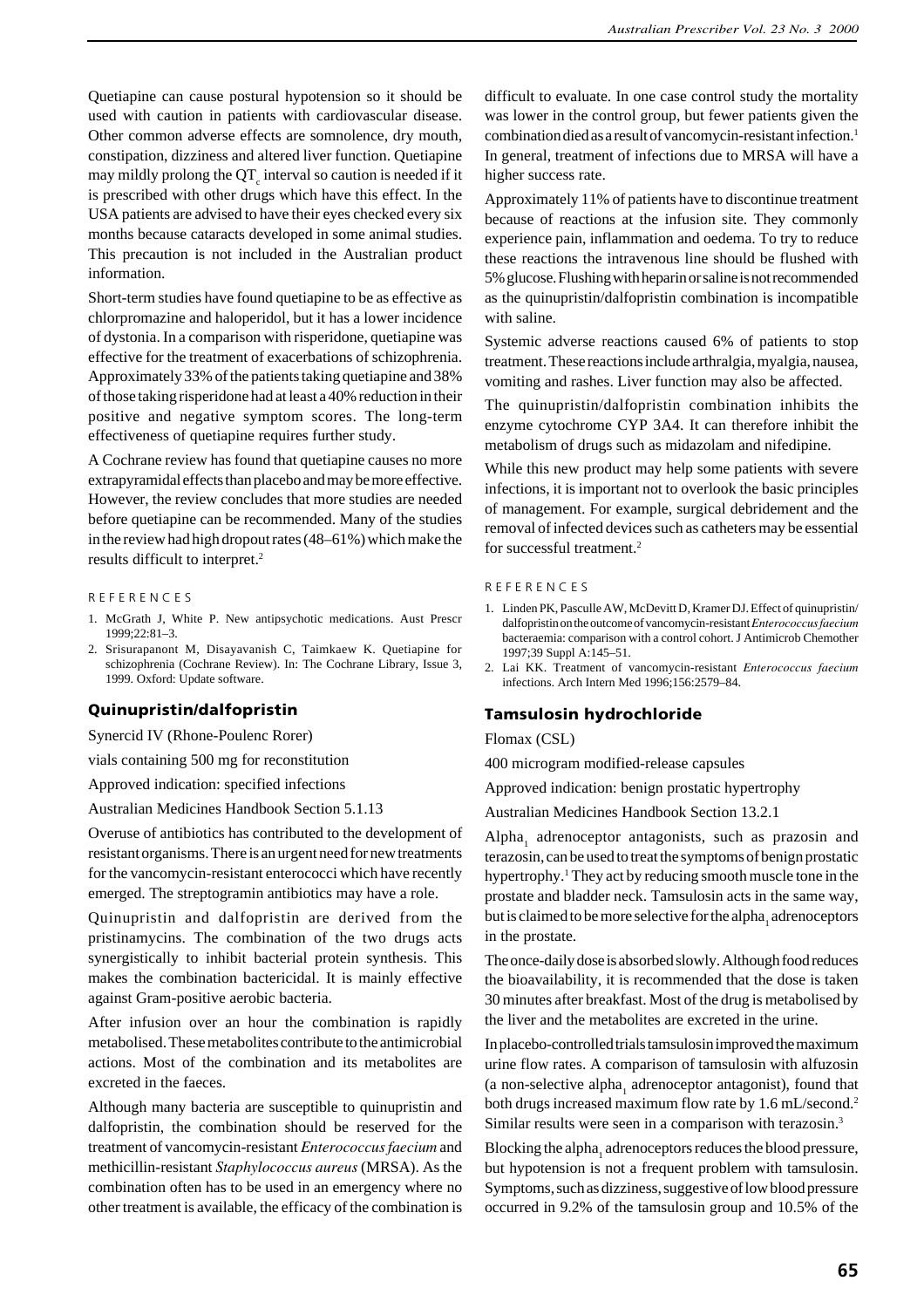alfuzosin group.2 In the placebo-controlled studies, the only adverse event which occurred significantly more with tamsulosin was abnormal ejaculation. This affected almost 7% of the men taking tamsulosin.

Overall, tamsulosin is as effective as other drugs in its class, but may have fewer adverse effects. This may be an advantage if tamsulosin does not cost more than its competitors.

#### R E F E R E N C E S

- 1. Stricker PD. Drug treatment of benign prostatic hypertrophy. Aust Prescr 1995;18:30–2.
- 2. Buzelin JM, Fonteyne E, Kontturi M, Witjes WPJ, Khan A. Comparison of tamsulosin with alfuzosin in the treatment of patients with lower urinary tract symptoms suggestive of bladder outlet obstruction (symptomatic benign prostatic hyperplasia). Br J Urol 1997;80:597–605.
- 3. Lee E, Lee C. Clinical comparison of selective and non-selective a<sub>1</sub>A-adrenoreceptor antagonists in benign prostatic hyperplasia: studies on tamsulosin in a fixed dose and terazosin in increasing doses. Br J Urol 1997;80:606–11.

## **NEW FORMULATIONS**

## **Beclomethasone dipropionate**

Qvar (3M Pharmaceuticals)

inhaler and autohaler delivering 50 microgram or 100 microgram per inhalation

Approved indication: asthma prophylaxis

Australian Medicines Handbook Section 19.2

This new formulation delivers beclomethasone dipropionate using a propellant which does not contain chlorofluorocarbons. In addition, the beclomethasone is in solution rather than in suspension. As a result, this formulation produces much smaller droplets than the particles produced by conventional inhalers. This results in a bigger dose being deposited in the lungs.

Lower doses of this formulation are needed to produce the same effects as a conventional inhaler. A patient currently inhaling a total daily dose of 400 microgram of beclomethasone will probably need only 200 microgram of the new formulation. As the delivery devices only provide half the dose per inhalation as that delivered by conventional puffers, a patient will take the same number of puffs as they currently do with inhalers delivering 100 microgram per inhalation.

# **Follitropin beta**

Puregon (Organon) vials containing 50 IU/0.5 mL, 100 IU/0.5 mL, 150 IU/0.5 mL and 200 IU/0.5 mL solution for injection

# **Haemophilus influenzae type b**

Liquid PedvaxHIB (CSL) 7.5 microgram vials

# **Mycophenolate mofetil**

CellCept (Roche) 500 mg powder for infusion

# **NEW STRENGTHS**

# **Cabergoline**

Cabaser (Pharmacia & Upjohn) 1 mg, 2 mg and 4 mg tablets

# **Interferon beta-1a (rch)**

Rebif (Serono) 22 microgram and 44 microgram pre-filled syringes

## **Epoetin alfa**

Eprex (Janssen-Cilag) vials containing 40 000 IU/mL

## **Ganciclovir**

Cymevene (Roche)

500 mg capsules

## **NEW COMBINATIONS**

## **Dipyridamole/aspirin**

Asantin SR (Boehringer Ingelheim)

sustained-release capsules containing 200 mg dipyridamole and 25 mg aspirin

# **Haemophilus influenzae type b/hepatitis B**

Comvax (CSL)

0.5 mL single dose vials containing 7.5 microgram Haemophilus influenzae type b and 5 microgram hepatitis B surface antigen

## **NEW PROPRIETARY BRANDS**

# **Amoxycillin trihydrate**

DBL Amoxycillin (Faulding) 250 mg and 500 mg capsules

# **Amoxycillin/clavulanic acid**

Ausclav products (Sigma) tablets, and powder for syrup

## **Clozapine**

SBPA Clozapine (SBPA) 25 mg and 100 mg tablets

# **Fluoxetine hydrochloride**

Lovan Liquid (Alphapharm) 20 mg/5 mL SBPA Fluoxetine (SBPA)

20 mg capsules

# **Moclobemide**

Arima (Alphapharm) 300 mg tablets